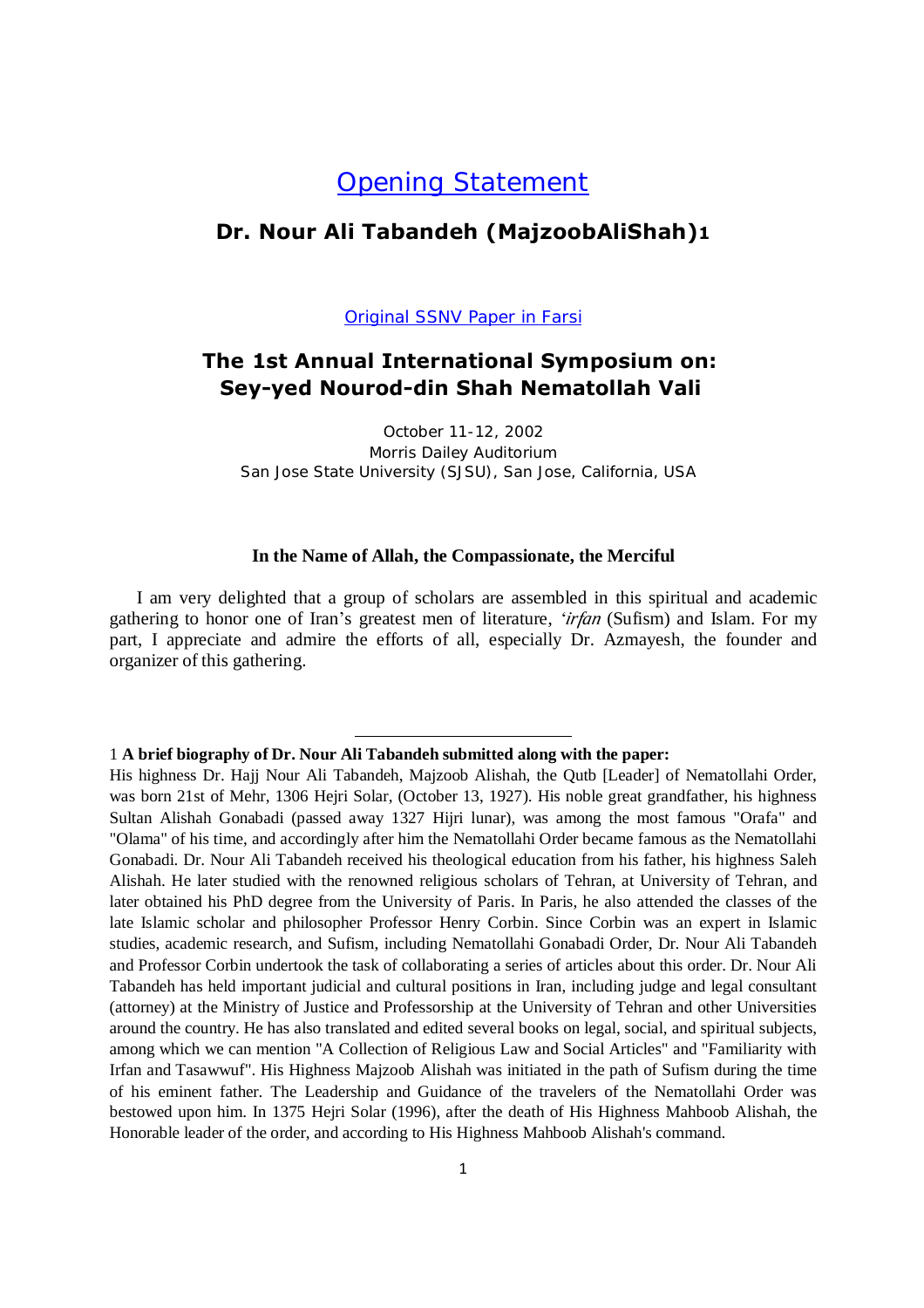Wherever our great men are honored and accordingly a gathering is organized, we are obliged to take part as ones who have views on the matter. Thus, when I found out about the good intention of the Symposium on Shah Ni'matullah Vali, I approved it and viewed the request for a paper favorably. I hereby respectfully offer a green leaf from the ever-living tree of *walayah.*2

Hazrat Shah Ni'matullah Vali was one of the greatest Sufis. His name is mentioned in the pages of Iranian history for various reasons. In fact, history's pages are adorned by the existence of such men. The works and opinions of this great Sufi can be analyzed and researched from many different angles. From the literary point of view he has produced multiple articles in prose, in which he has argued mystical issues along with pure Islamic beliefs, and has explained these very clearly. Of course, I don't intend to enter into details here, for I am informed—praise and thanks be to Allah—that the very knowledgeable participants have written articles on the occasion of this Symposium or will give speeches, such that the above subjects will be explored in detail. I only mention how the subject matter of his work ranks among the intricacies and positive aspects of the history of Iranian spiritual development.

Also in terms of poetry he has an abundance of poems in which instead of devising panegyrics, again he has put his efforts in explaining the spirituality of Islam and its mystical points. Of course, in Iran's history of literature there have been many great poets like Manuchehri, Asjudi and Anwari and the likes, who wrote panegyrics. From a literary point of view they are all highly valued and hold a distinguished position, and we shouldn't forget them. But the enormous rank of Shah Ni'matullah Vali is as high as that of Ferdowsi, Sa'di, Mawlavi (Rumi), and Hafiz. There will definitely be articles about his poetry, and the important points will be mentioned.

However, the most important aspect of his life, which is also what he is renowned for, is the mystical aspect, and the fact that during a period of time, he has been the *qutb3* of Sufism and the dervishes, so that his followers after him became famous as the "Ni'matullahi Order".

Regarding the issue of *silsilah* (order)4 and the understanding of the meaning of it within the domain of Sufism, we should return to the beginning of Islam. During the time of the Messenger himself, [may Allah's blessings and greetings be upon him and his family], there may have been differences in regard to style, taste and opinions among Muslims, but they never became cause for major disagreement, because the final decisive word, regarding every single subject, was what the noble Prophet himself would say, or what was divulged in the form of revelation. However, immediately after his death a dispute arose; in that a group of Muslims and great [men

**.** 

<sup>2</sup> *Walayah* is the inner spiritual dimension of Islam which was continued after the Prophet by Imam 'Ali and his successors. (All footnotes are by the translators.)

<sup>3</sup> Spiritual pole, guide, master.

<sup>4</sup> *Silsilah* (pl. *salasil*) literally means a chain, indicating a chain of authorization associated with a Sufi Order.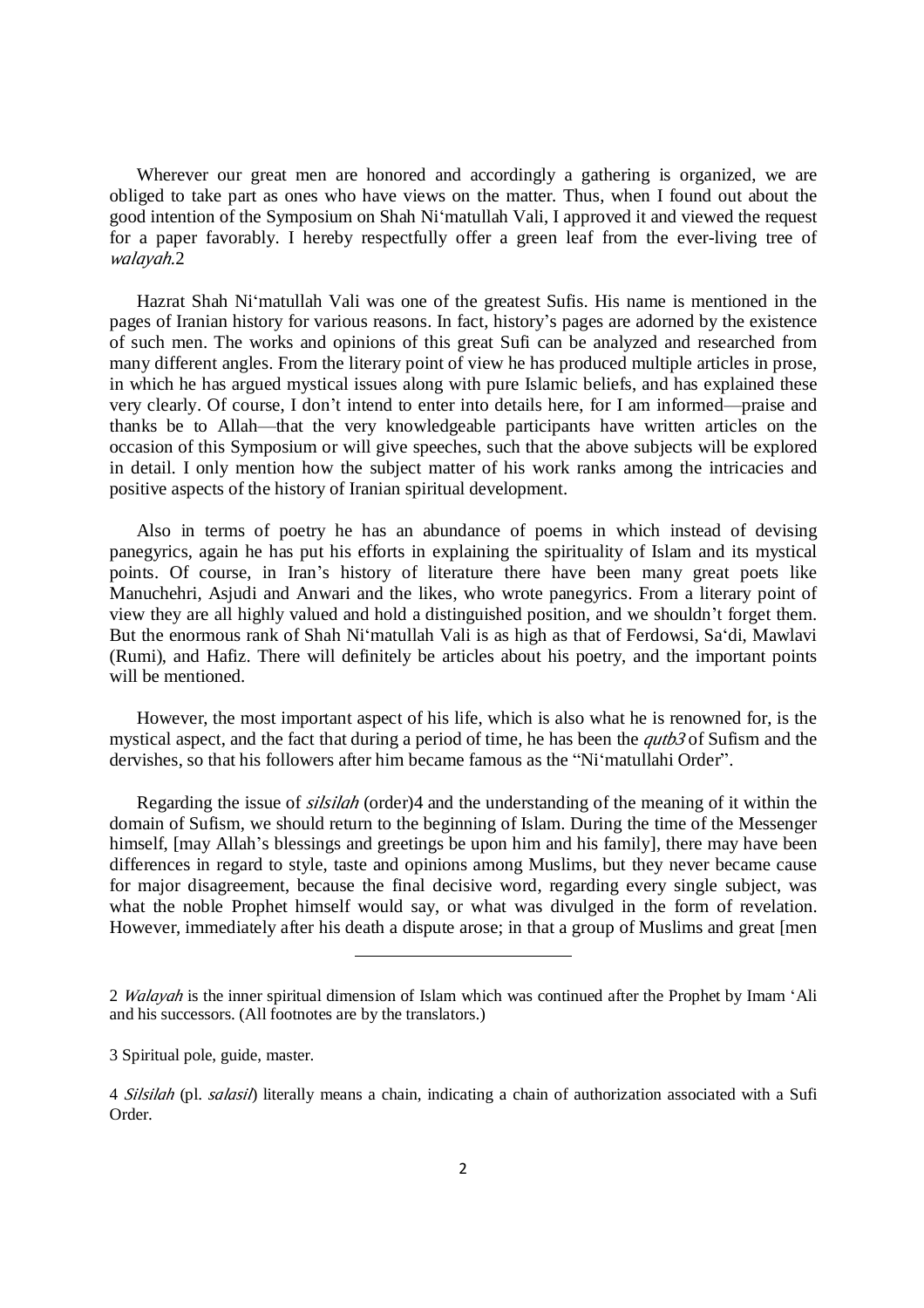of God] such as Salman Farsi, Abu Dhar, and 'Ammar who had heard the holy words of the Messenger directly, from his own tongue, or indirectly, knew that 'Ali, peace be upon him, had been assigned by the Messenger to succeed him.

Regarding the issue of *risalat* (being the Messenger of God), everyone believed that the Messenger was the last Prophet of God—the "Seal of the Prophets"—and after him there would be no other messenger. Therefore, the issue of succession of 'Ali was regarded as one within the internal domain of Islam. A verse of the Noble Qur'an says: O Messenger! "*You are but <sup>a</sup> warner and to every nation [there is] <sup>a</sup> guide.*" (13:7) Of course, this verse applies more to future times, after the Prophet. The Messenger had two aspects; one was the warner and one was the guide. The warning aspect, which pertains to prophethood, ended with the death of the Messenger. However, the guiding aspect remains until the Day of Resurrection. God ordered the Messenger to hand over to 'Ali the duties of *walayah* and guidance. Consequently, in contrast to the Companions of the Messenger who had dedicated their *bay'at*5 specifically to 'Ali, another group did not take the precious words of the Messenger as determination of his successor as being 'Ali; and said that the purpose of his words was to show the position and rank of 'Ali and not his assignment. They said we also accept these ranks and we regard 'Ali as being in possession of high rank in Islam; and since the Messenger has not specified anyone for leadership of the Muslim community (*ummah*), we among ourselves must specify someone for leadership. Thus, they specified one of the special companions of the Prophet, Abu Bakr, for the position of Caliphate. They said whatever the *ummah* has decided is valid and should be put into practice.

Due to the fact that the subject is extensive, and during the course of history hundreds of books have been written about it, I do not intend to argue the point here. The purpose is to show how these two groups were formed: the first group was called the Shi'ites [followers] of 'Ali. During the history [of Islam] this group has been given various names. For a period of time they were even called *rafidi*. *Rawafid* is the plural of *rafidi*, meaning someone who has abandoned the religion. In other times they were called *shu'ubi* (nationalist), since this group referred to this verse of the Qur'an: "*<sup>O</sup> mankind! Lo! We have created you male and female, and have made you*  nations (shu'ub) and tribes that ye may know one another. Verily, the most honored of you with *God is the one with the most taqwa (God-wariness). Lo! Allah is the Knower, Aware.*" (49:13), and their motto was: "*Verily, the most honored of you with God is the one with the most taqwa (God-wariness).*"

These names were coined later, however the core of Shi'ism comes from the Messenger's word, who said: "For whomever I am the *mawla* [leader], truly, this 'Ali is his *mawla*." If historians and orientalists are to discuss the issue of the dates that Shi'ism started, they should not mistake the origin of the word "Shi'ite" with the origin of the faith itself. Of course, the word "Shi'ite" and other terms for them developed during the course of history, but the root of Shi'ite

**.** 

<sup>5</sup> A two sided transaction done between a person intending to enter the Path of Allah and the Caliph of Allah or his representative. By virtue of this transaction Allah has promised His satisfaction and paradise for the person. For an excellent explanation of *bay'at* and its related issues please see the article: "Observations on the Meaning of Bay'at" by Hajj Dr. Nur'Ali Tabandeh (Majdhub'Ali Shah) published in *The Sufi Path*, (Tehran: 2001).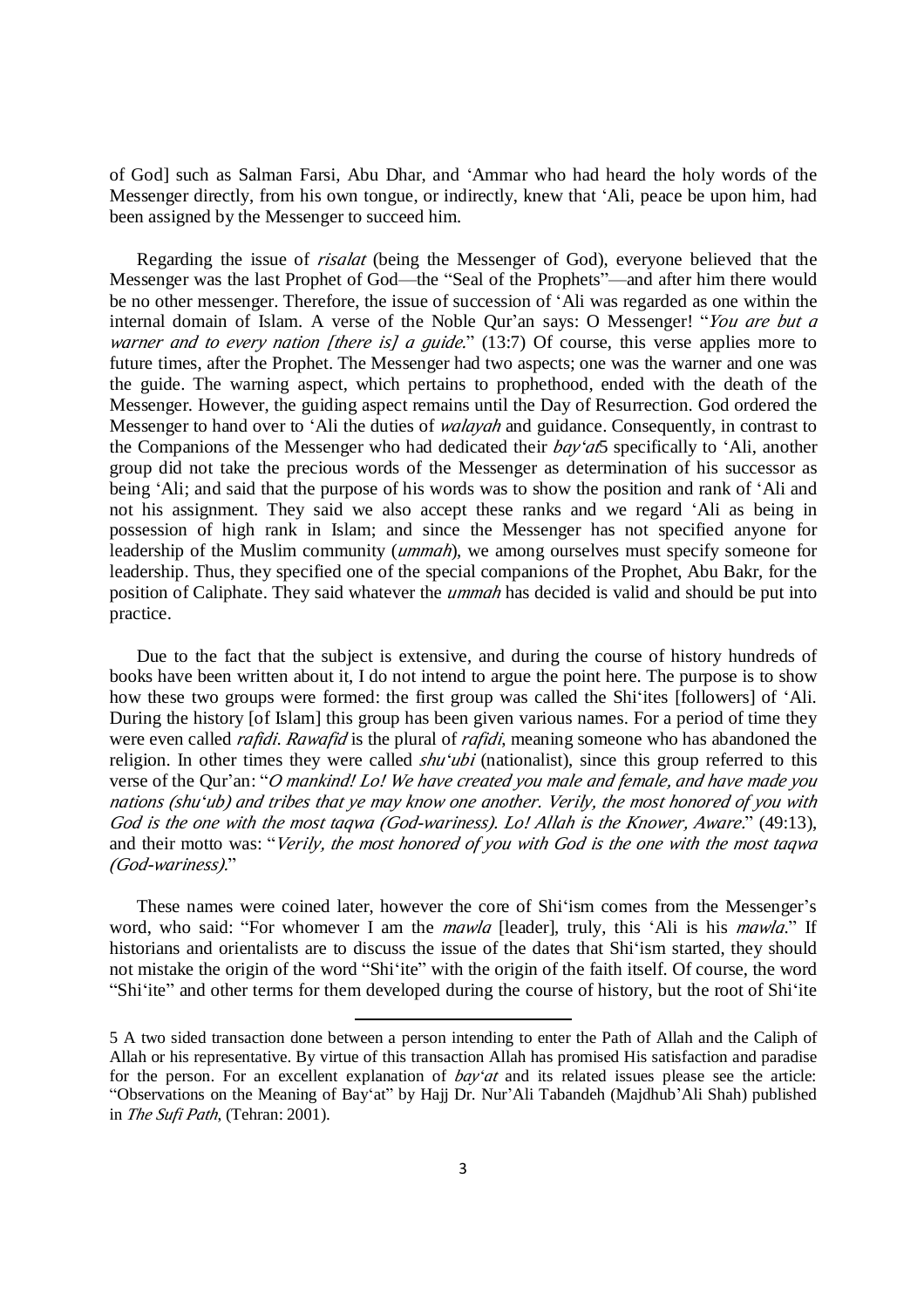belief was the holy words and the rulings of the Messenger of God. 'Ali, peace be upon him, also according to the Messenger's recommendation and order, gave Imam Hasan the position of Imamate (leadership); also Imam Hasan [transferred this position] to Imam Husayn, and Imam Husayn to Imam Sajjad, [and so on] to the end.

Considering the fact that God in the Qur'an said: "*Verily, We sent down the reminder, and verily, We are its protector.*" (15:9), the Shi'ites have assumed that the survival of the religion [is based] on the continuation of this chain of spiritual authorization [succession]. They have believed that there is continually a guide and a leader present in the world, who is assigned to this position by the "previous hand." Of course, the continuation of the chain of authorization for spiritual guidance is one of the instances of the above verse: "*Verily, We sent down the reminder, and verily, We are its protector.*" (15:9), although the wording of this verse refers to the Qur'an itself, which is the only heavenly book that, praise be to God, has remained guarded from the tampering of enemies.

The issue of Imamate continued until the time of the twelfth Imam who disappeared from view. His occultation [disappearance] was also in accord with divine wisdom. There is certainly wisdom for us to fathom in the occultation. Although we do not believe in reasons or causes for divine decrees and commands, we can try to comprehend the wisdom. One aspect of the wisdom behind the occultation was that the Imam went out of the reach of the oppressive caliph. In the future too, spiritual leaders wouldn't be within the reach of governments that would cause them trouble or would destroy them. Another aspect of this wisdom one may consider is that during the time when the Imam was present, the Shi'ites and their sincere followers would bring all their inquiries and refer whatever problem they had to the Imam, without using their minds themselves or giving themselves the trouble of problem solving. Whatever the Imam would say would be taken as valid and to be acted upon. And thus this matter could have prevented the intellectual growth of the Shi'ite community and Shi'ism. But once the Imams said that all religious problems were propounded and stated in the Qur'an and *sunnah*, and we have previously explained them too, the Shi'ites became certain that the solution to all of the religious problems, until the Resurrection Day, could be found in previous reports about the Imams. Hence, they should find the answers to their problems by thinking on their own. Accordingly, the subject of *ijtihad* came about and the *Usuli School* of jurisprudence was formed along these lines.6

Here a question is posed. Since contacting the Imam is not available for all Muslims and the Shi'ite community, what duty do people have? For example, during the occultation, what is the duty of the Muslims regarding *bay'at ma'navi* (spiritual) or *bay'at walayati,*7 which was one of the fundamentals of the holy *shari'ah* (divine law) of Islam and was made part of *shari'ah* at the time of the Messenger and became a rule for which no verse of the glorious Qur'an, and for

**.** 

7 See footnote 2.

<sup>6</sup> *Ijtihad* is the derivation of the rules of Islamic law from their sources: the Qur'an, *hadiths*, reason and consensus. The *usuli* school of jurisprudence believed that scholars must practice *ijtihad*, while their opponents of the *akhbari* school believed that all juridical questions could be answered directly through the Qur'an and *hadiths*.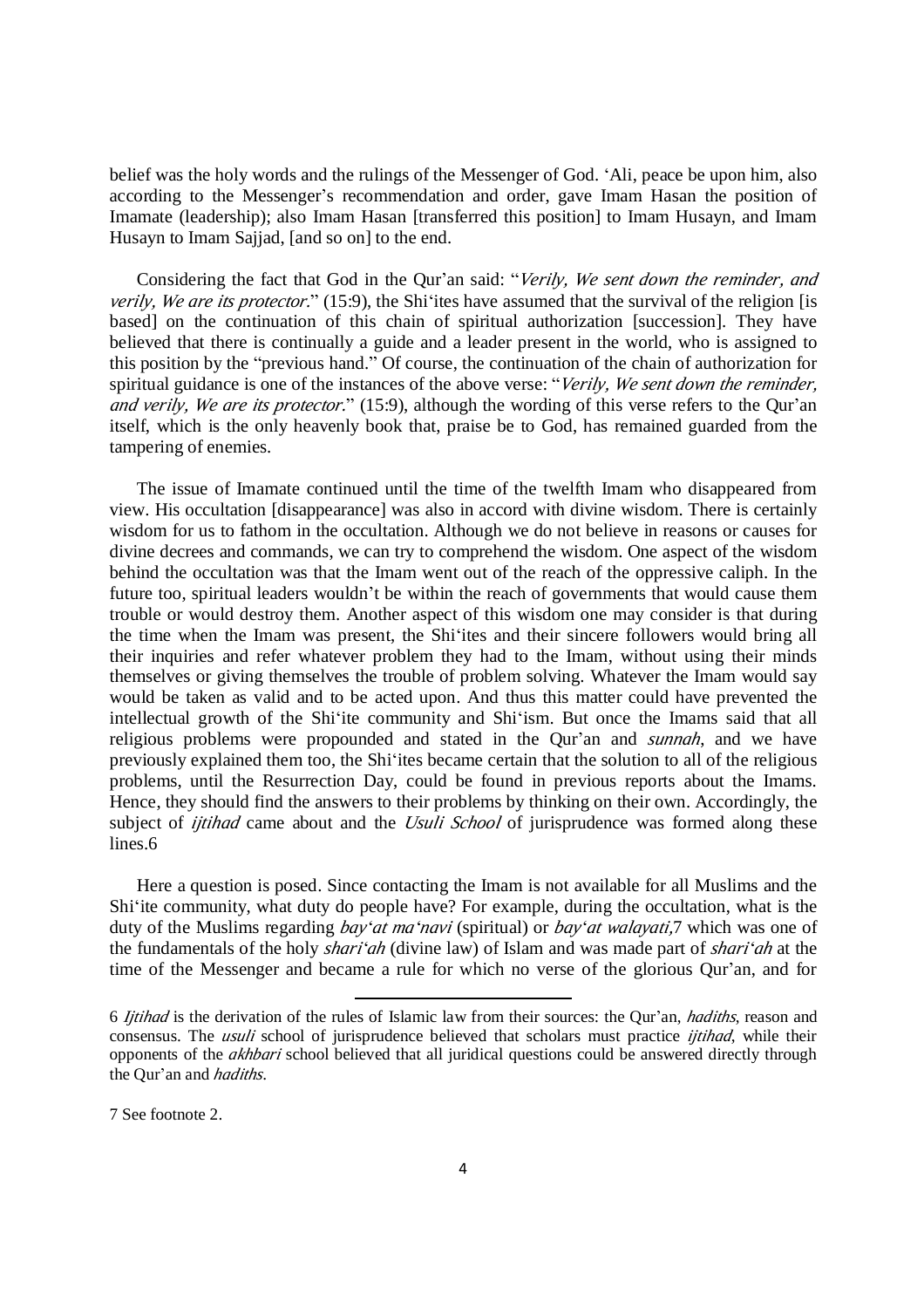which no order has been reported regarding its cancellation, considering that early on the Imams also used to personally take *bay'at* [initiating followers], and even the oppressive Caliphs used to take *bay'at*?

The successors of the Messenger, the holy Imams, were always under pressure and were silenced. As such, numerous stories have been mentioned in historical works about the severe suppression during the time of the holy Imams, particularly after the time of Imam Reza (peace be upon him). For example, from the time of Imam Ja'far Sadiq (peace be upon him) whose *"akhbar-e 'irfani"* [reports related to Sufism] and *ahkam-e shari'ati* [rules concerning Islamic law] have been amply reported, it is believed that in response to one of his Shi'ite followers who called him "*Amir al-Mu'minin*" [Commander of the Faithful], he said: "Do not call us '*Amir al-Mu'minin'*, this title is specifically for our forefather, Imam 'Ali.'' But this same Imam, due to the extreme oppression of the times, and the fact that Mansur, the Abbasid caliph, summoned him several times in order to kill him, found no choice but to call Mansur "*Amir al-Mu'minin.*" Even if you refer to the stories written in *Mafatih al-Jinan*,8 you will find the evidence of this extreme oppression. For example, in the time of Imam 'Ali Naqi (peace be upon him), one of the Shi'ite followers who was enthusiastically waiting to visit with him said, "The Imam was under surveillance in his own home. I reached him in a hurry. Only a minute had passed, when he told me to leave immediately because [by staying there] I would get in trouble." Numerous stories such as this have been reported.

Thus, if the caliphs were to find out that the Imams were taking *bay'at* with their followers, the life of the Imam, and even the lives of all the Shi'ites around them would be in danger regardless of the fact that the *bay'at* was not for governance or gathering supporters. Hence, the caliphs were constantly watching the Imams. And accordingly, the Imams had to specify representatives to take *bay'at* on their behalf, and these representatives in turn were also often authorized to assign representatives [of their own]. Similarly, Imam Ja'far Sadiq assigned Bayazid Bastami as his agent for taking *bay'at*. Shaykh Ma'ruf Karkhi, who was the disciple of Ja'far Sadiq, obtained his authorization and permission later on during the time of Imam Reza. Due to the oppression at that time and lack of access to the Imam, Ma'ruf Karkhi obtained authorization to specify a successor for himself, as well. It is quite obvious that, the successor had to be verified by the Imam of the time. Thus, with the approval of the Imam, Shaykh Ma'ruf Karkhi appointed Shaykh Sarri Saqati. Also Sarri Saqati, again with the approval of the Imam, appointed Junayd Baghdadi. Junayd was authorized by the living Imam, the twelfth Imam, for *bay'at manavi*. He had authority and permission to specify a successor during the time of the Occultation. Thus, he specified a successor who was Shaykh Abu 'Ali Rudbari.

The issue of specifying the successor in Sufism is a fundamental principle, that is, no one without being authorized by the previous *pir*,9 can reach the stage of guidance, and even the training of each *salik* [traveler on the path] depends upon the fact that he or she submits

<u>.</u>

<sup>8</sup> A book mostly containing a collection of supplications, in Arabic, primarily reported from the Imams, collected by Hajj Shaykh Abbas Qumi.

<sup>9</sup> Literally, in Persian *pir* means *elder*. Among the Sufis it is used to designate the spiritual master.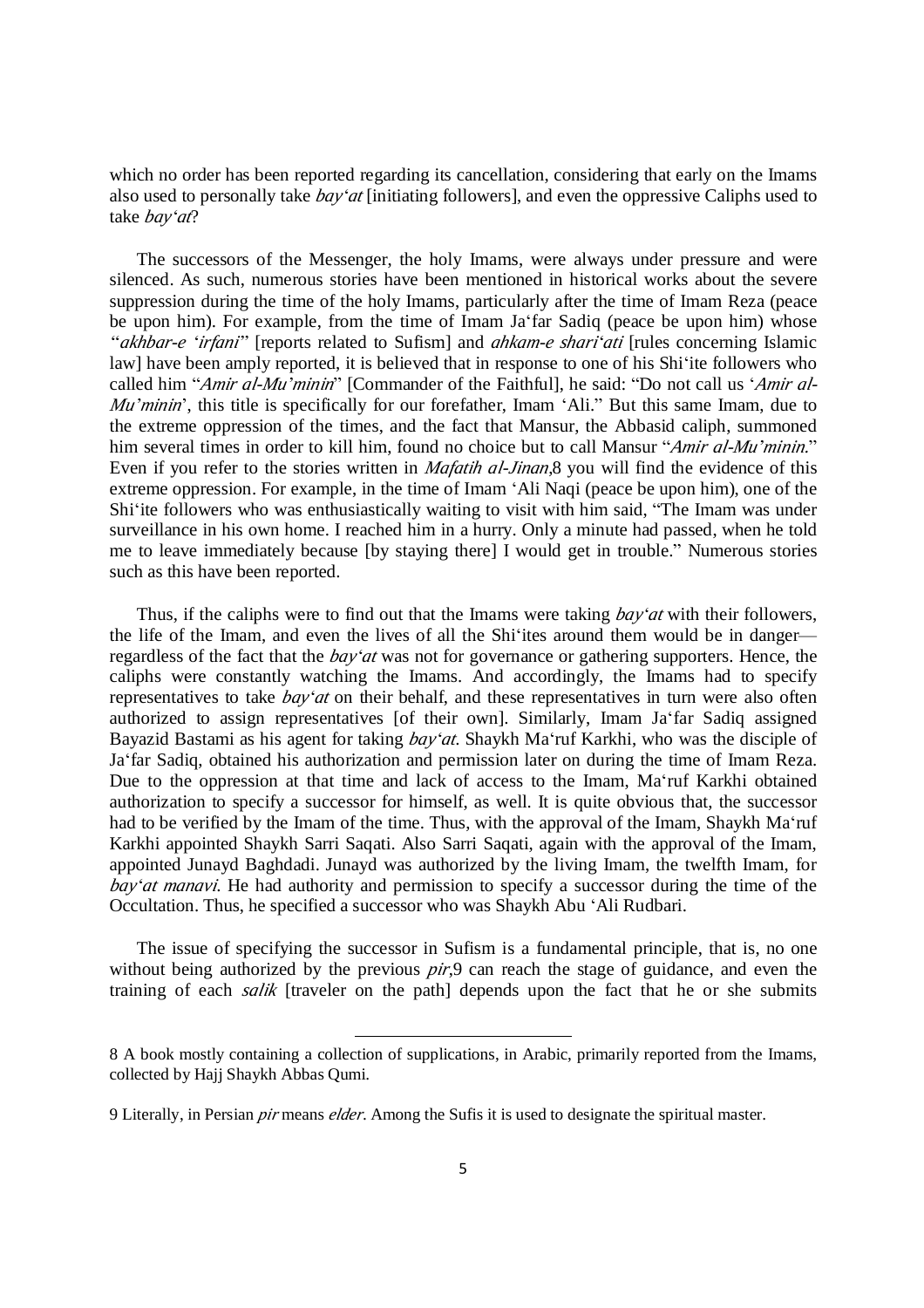wholeheartedly10 to the *pir*. This succession and sequence of authorization of masters and spiritual guides in Sufism has been commonly termed *silsilah*. Of course, during the course of history, these spiritual representatives, who take *bay'at* have been called by different names, such as, *qutb*, *shaykh*, *pir*, *murshid*, and others.

In this chain of spiritual authorization or *silsilah*, whenever one of the shaykhs has had a prominent characteristic, the *silsilah* has become popular through his name. For example, the *salasil-e Ma'rufiyah* are those orders that originated from Shaykh Ma'ruf Karkhi. Or since Shah Ni'matullah Vali found a prominent position and significance in the history of Sufism, the Ma'rufiyah *silsilah* came to be called the *silsilah Ni'matullahi.* Similarly, along the same lines, towards the end of the thirteenth century (A.H.) [approximately early twentieth century], the late Hajj Mulla Sultan Muhammad Baydukhti Gonabadi, titled "Sultan 'Ali Shah," held a special social, spiritual, and scholarly position. Thus, the *silsilah* after him was called "Ni'matullahi Gonabadi."

The true *salasil*, which were numerous in the past, all trace their authorizations back to Imam 'Ali. This is due to the fact that the principle of Sufism is based on the fact that each successor must be authorized by the previous hand. This chain of authorization of the shaykhs, according to the beliefs of the true followers of Sufism, continues until the day of resurrection. However, only the orders that are traced to an Imam are valid, and these orders all trace back to 'Ali (peace be upon him), because all the orders have originated from 'Ali who had permission from the Messenger himself. Basically, no one after the Messenger made any claim regarding a special authorization from the Messenger. Even Abu Bakr, with all his greatness and the high position he held among Muslims, never claimed that the Messenger appointed him as his successor. However 'Ali (peace be upon him), from the beginning announced that he was the true successor and caliph of the Messenger.

Thus, in regard to Shah Ni'matullah Vali a question is posed that requires much discussion and analysis, as to whether he was a Shi'ite or a Sunni.

First we should consider who is a Shi'ite? Who is a Sunni? During the course of history in every dispute among people—whether religious, political, or social—always the group that for whatever reason was more powerful and overcame it's opponents found pejorative titles and nicknames for the defeated side; and every possible negative characteristic that could be thought of is normally is summed up in these names. For example, in the history of Islam the words *mulhid* 1 and *malahida* were taken to signify all of the negative qualities that people could associate with a word, so that they could easily and at once defeat a person or a group of people by calling them "*mulhid.*" Of course, there might have been some characteristics that fit, but they were not certain and should not have been generalized.

<sup>&</sup>lt;u>.</u> 10 What is meant here is that the *salik* should make *bay'at* with the *pir*.

<sup>11</sup> The term *mulhid* (pl. *malahida*) is used to signify those who deny religious truths; atheists, disbelievers.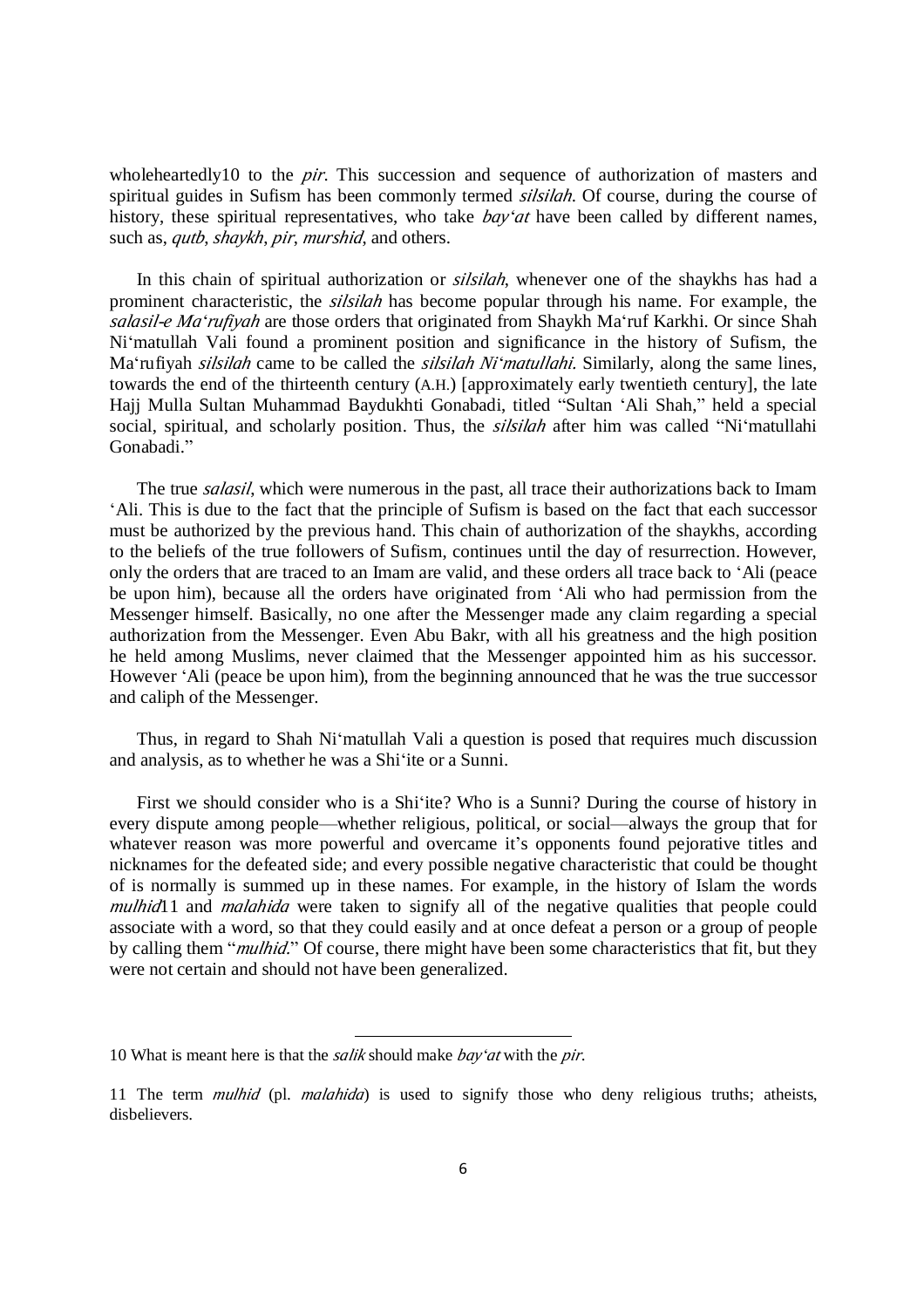The words "Shi'ite" and "Sunni" were also coined on the basis of the disputes between the two groups. Every day they increased the differences between them, they even added issues that are irrelevant to being Shi'ite or Sunni. For example, while at the beginning there were no disputes about the date of birth, death, and migration of the Messenger, and even in the book *Usul al-Kafi12* regarding the Messenger's biography it is stated that the birth and death were on the twelfth of Rabi' al-Awwal, but later on, in the course of history, other differing narrations were reported, so that the Shi'ites, since then, have taken note and acted upon those reports, which called the birth on the seventeenth of Rabi' al-Awwal, because they considered these reports more credible. Of course, there is nothing to prevent different historians from reporting the dates of historical events differently; this has been a feature of history writing, at least among the early historians. For example, if you refer to books on the history of literature, you will find many disputes among historians regarding the birth and death of poets as well, although the dispute is irrelevant to the character of the poets themselves or their poetry. Accordingly, believing in the birth of the honorable Messenger to be the seventeenth of Rabi' al-Awwal does not necessarily classify one as a Shi'ite, or if someone says it is the twelfth of Rabi' al-Awwal, he does not necessarily become a Sunni—this argument has no relevance to being a Shi'ite or a Sunni. The main and primary difference between Shi'ite and Sunni is what Shi'ites believe: the successor of the Messenger, and essentially, the successor of the representative of God is always assigned. That is, succession is based on the selection of the prior representative, whereas Sunnis say the leadership of the *ummah* must be left for the review and election of experts and influential people. In any case, whoever believes in 'Ali as the successor of the Messenger, even though he has no choice but to accept the historical fact that Abu Bakr became the Caliph, is regarded a Shi'ite, for although 'Ali did not oppose the government openly, he was against this kind of practice.

Of course, later on with regard to issuing of religious precepts and rulings on matters of jurisprudence there were disagreements among the Shi'ites and the Sunnis and even occasionally, among the Shi'ite *mujtahids*13 or among the Sunni *mujtahids*. In the early centuries there were more differences of opinion among the Sunni jurists about matters pertaining to religious precepts. As history books indicate, at one time there were five hundred *mujtahids* in Baghdad each of whom would issue his own legal opinion. Hence, the caliphs of the time decided to reduce or eliminate these widespread differences. Accordingly, among the greatest jurists who had larger numbers of followers, six were accepted as *mujtahids*: Abu Hanifa, Shafi'i, Malik, Ahmad Hanbal, Tabari, and Abi Dawud. It was announced that every one should only follow them. Gradually, Tabari and Abi Dawud were cast aside and the leaders of the Sunnis were limited to these four persons. However, Islam is not just precepts and is not limited to them. Islamic law is one of the pillars of Islam, but another important pillar is dogma.

Therefore, these differences in juridical precepts do not cause differences in the religion of the faithful—as to make one a Muslim and the other a non-Muslim. Thus, when the Shi'ites are called "*rafidi,*" meaning those who have abandoned religion; certainly if those who were known

<u>.</u>

13 Experts of Islamic jurisprudence.

<sup>12</sup> *Usul al-Kafi* written by an early Shi'ite writer, Kulayni (d. A.H. 328-9) is one of the four major Shi'ite collections of narrations.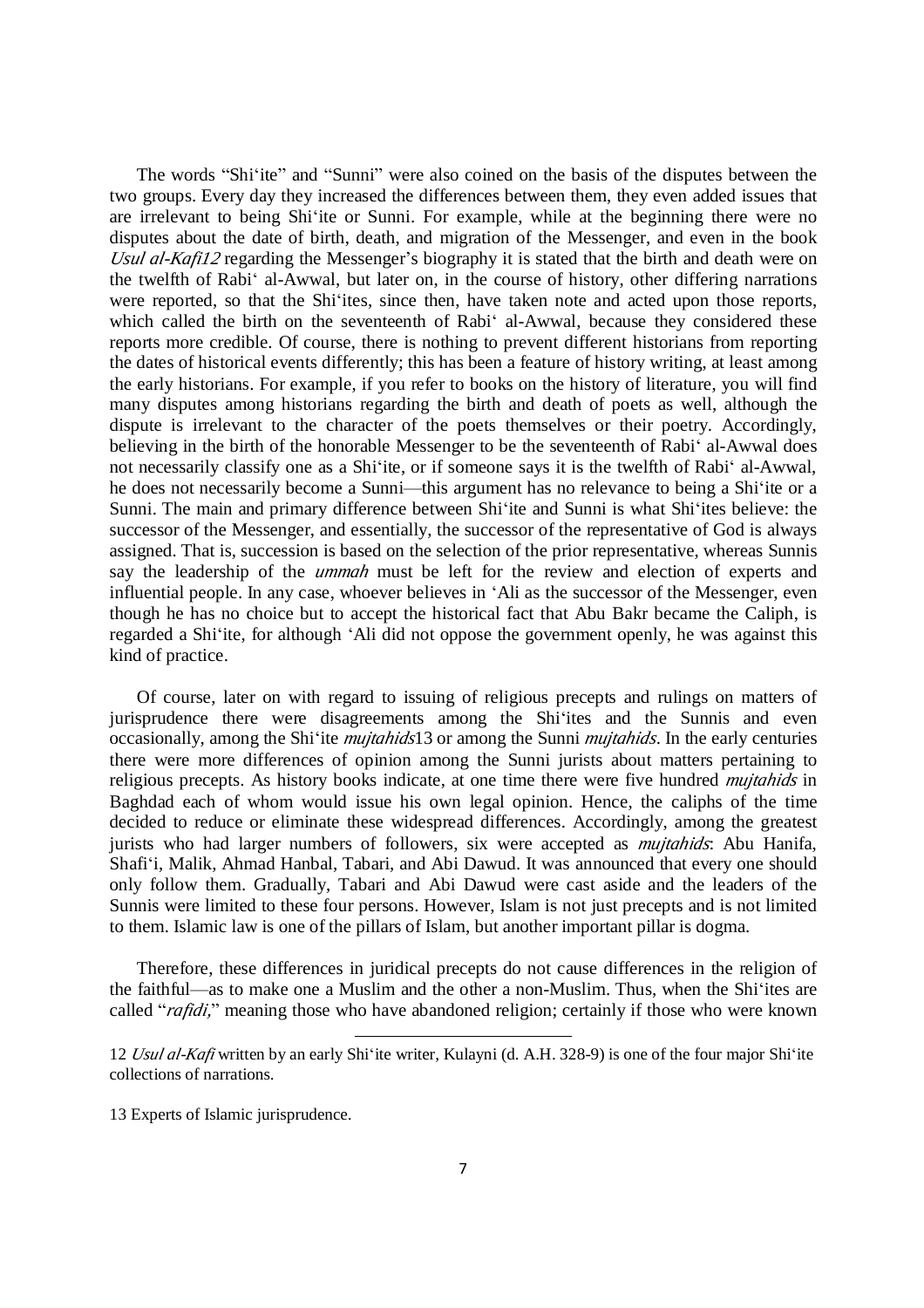as *rafidi* were truly *rafidi*, they would not be accepted by the Shi'ites or the Sunnis. The truth of the matter is that this word was coined in order to label the Shi'ites, and declare a Shi'ite as a *rafidi*, although the person had never abandoned religion.

Shah Ni'matullah Vali was also in such social circumstances. Among the poetry from his youth or the times of "*irshad*" [guidance] there are many verses in praise of 'Ali (peace be with him). Of course, the present scholars will certainly talk amply about these poems; and in order to avoid a lengthy speech I will not mention them here. However, during the time that he lived near *Haramayn Sharifayn* [Mecca and Medina] and he was under the training of his master, Shaykh Abdullah Yafi'i, the Muslim community there required that he formally condemn the *rafidis*. This is the reason he has expressed odium toward the *rafidis* in some poems. Of course, he was a Shi'ite, but he was not a *rafidi* with the connotation that their opponents used to state. The reason being, that hostility with Caliphs, which according to adversaries was among the characteristics of *rafidis*, is not among the pillars of Shi'ism.

We all consider Ali's enemy as our enemy, and we definitely do not accept anyone who has enmity for him. Shi'ites, and possibly the entire Muslim population of the world, would not accept him. However, the dispute is over who is really an enemy. For example, some people say Abu Bakr was hostile to 'Ali, and forcefully took away the right of caliphate from him. However, the caliphate was the duty of 'Ali, not his right. The issue of right exists in our minds when we become worldly and consider material belongings and positions as our right. It is then that we would say the caliphate is the right of 'Ali, which was taken away from him. Nonetheless, 'Ali (peace be with him) says, "To me your caliphate is not worth as much as this torn shoe."14 Such a person would not fight for that right, which is worth as much as an old torn shoe.

Caliphate was not the right of 'Ali; it was the nation's right and was 'Ali's duty. That is, after the Messenger, we as Muslims had the right to have 'Ali as the caliph and successor. Others barred this duty from being performed. Imam 'Ali did not pay attention to this for years, as well. When the obligation of government was brought up and people persistently pleaded with him to take it up, and to accept the delayed duty, having no other choice, Imam accepted. Thus, one cannot say that caliphate is the right of 'Ali.

Some historians from the opposing side also say that had 'Ali become the [first] Caliph, the Muslim community would have fragmented, and others—God willing with good intention—tried to prevent this division. It is obvious that, quite possibly, love of position, or for example, family problems may have also been involved. It is incumbent upon scholars to clarify these issues. In any case, the caliphates of Abu Bakr, 'Umar, and 'Uthman have been verified in history, and this was the realization of what was written by the pen [of God]. That is how it has been reported in the history books. And we have nothing to do with the goodness or wickedness of others. However, among the companions of the Prophet, we prefer 'Ali and we follow him. Shah Ni'matullah Vali was also a follower of that same Imam.

<u>.</u>

<sup>14</sup> See Sayyid Razi, *Nahj al-Balagha*, ed. Subhi Salih (Beirut: 1980), Sermon 33.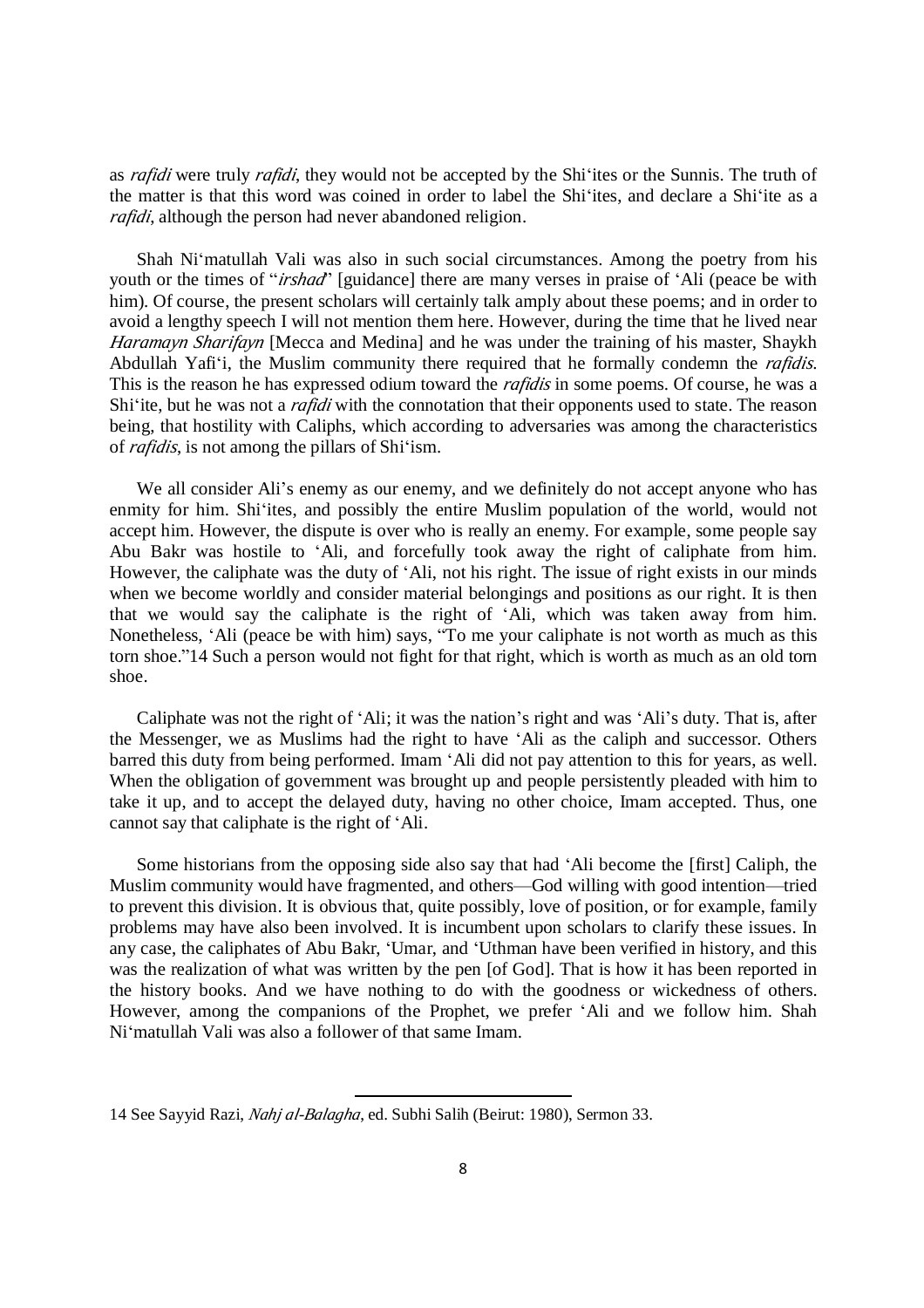Unfortunately in recent times, many great misunderstandings along with biased judgments have been expressed against Shah Ni'matullah, although he was one of the greatest men of knowledge and Sufism in Iran. Among them is prejudice against the word "shah" in his title, such that in many of the written and spoken material, including books, and at Iranian gatherings held outside of Iran, the word "shah" is omitted, and he is called: "Sayyid Ni'matullah Vali". It is true that he was also a *sayyid,*15 and in his poetry, he takes pride in this. However, he is known throughout the history as Shah Ni'matullah Vali. Eliminating the word *shah*, when it is part of a name, is not correct. Now if we want to know the true meaning of *shah*, in this context, it is better to study the third volume of the book *Tara'iq al-Haqayiq* in the part regarding the meeting of one of Shah Ni'matullah Vali's later devotees, Nur-'Ali Shah the First, with the famous jurist of the time, Ayatollah Sayyid Mahdi Bahr ul-Ulum. And I refer our friends to that.16

Another point, which has been posed as a criticism, although it is not that much related to Hadrat Shah Ni'matullah, and yet there is room for it to be discussed, is the issue of the implicit objection of Hafiz to Shah Ni'matullah. Hadrat Shah says:

We alchemically transmute the dust of the path with a glance

We cure one hundred ills with a glimpse.

Similarly, the following is in the poetry of Hafiz:

Those who alchemically transmute the dust of the path with a glance

Would it be to turn a glimpse toward us?

My illness is better hidden from those who claim to be physicians

<u>.</u>

May its cure come from His hidden treasure.

Some in the position of criticism say that; the second verse of Hafiz's ghazal in which he has mentioned "those who claim to be physicians," refers to Shah Ni'matullah Vali. However, this criticism would be true only if Hafiz had already heard that poem of Shah Ni'matullah Vali

15 One descended from the Prophet.

16 Muhammad Ma'sum Shirazi, *Tara'iq al-Haqa'iq*, ed. Muhammad Ja'far Mahjub, Vol. 3 (Tehran: 1365), 199-200.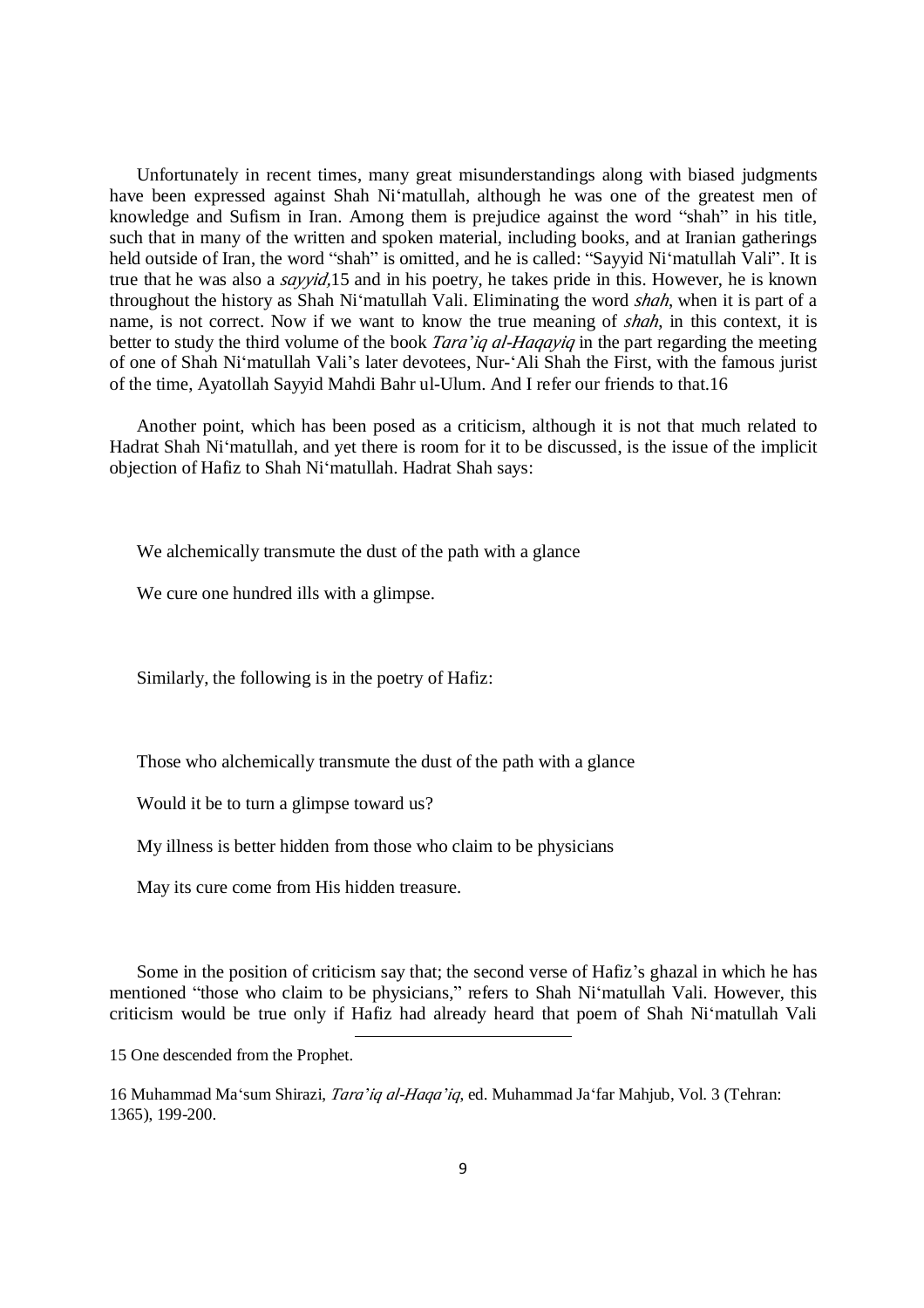before, and basically if Shah Ni'matullah had composed this first, before the time that Hafiz had written this poetry. However, this matter cannot be substantiated at all. Shah Ni'matullah Vali had composed a lot of poetry about his own spiritual stations, and there was no reason to suddenly make such a claim. Thus, it is possible that Hafiz may have written this poem first, of course, after he had been disappointed by all those who merely claimed to be Sufis, who were famous as "Sufi" only in name, and about whom he wrote where he speaks negatively about Sufis. However, since Hafiz knew that there are definitely people who alchemically transmute dust with a glance, he asked God, "O God! Is it possible that those who can do so might glance toward us?" In the following verse of the same poem, there is a hint that he regrets his own past, as well. He comes to the conclusion, with a view to his past, that those he imagined to be Sufi were in reality pretenders, or in his words, "those who claimed to be physicians." Thus, he says it is better for his illness to be hidden from all these pretenders, so that it may be cured by the treasure of the Unseen. In fact, after receiving this poem, Shah Ni'matullah Vali invites Hafiz to come to him by saying: "We alchemically transmute the dust of the path with a glance."

Now, suppose that is not even the case. It is true that Hafiz was a great man and held a distinguished position in Sufism. But the Hafiz that most people know, including critics of Sufism, is a *rend*17 and a man of literature who only speaks poetry. The adherence of such a person to Shah Ni'matullah Vali is no honor to the Sufi Order, regardless.

If all the universe became disbelievers,

Not a speck of dust would fall on the skirt of His grandure.

Maybe it has been for the same reason that Shah Ni'matullah gave new instructions to his order that were appropriate to his times. These instructions were in consideration of the fact that in those times some people had been known as "Sufis" who were notorious and whose conduct was not in accordance with "*faqr*"18 and being a dervish. Of course, each *qutb* and leader of *faar*, according to the requirements of the time, can issue fresh and new instructions. He can even reverse the prior instructions temporarily or permanently.

Among the instructions Shah Ni'matullah had given was that the dervishes of the Ni'matullahi Order should not be without employment and should not beg. Another one was that they should not wear any special Sufi clothing. Of course, this instruction regarding prohibition of dervish vestment was cancelled several centuries later, by one of his successors, Hazrat Reza 'Ali Shah Deccani regarding two of his authorized shaykhs; Hazrat Mas'um 'Ali Shah and Hazrat Nur 'Ali Shah I, whom he had sent to Iran. These two great men entered Iran wearing

<sup>&</sup>lt;u>.</u> 17 A *rend* is a rascal who does not care about formalities and religious laws.

<sup>18</sup> Literally *poverty*, it refers to the absolute poverty of man compared to God. It is used as another term for Sufism.